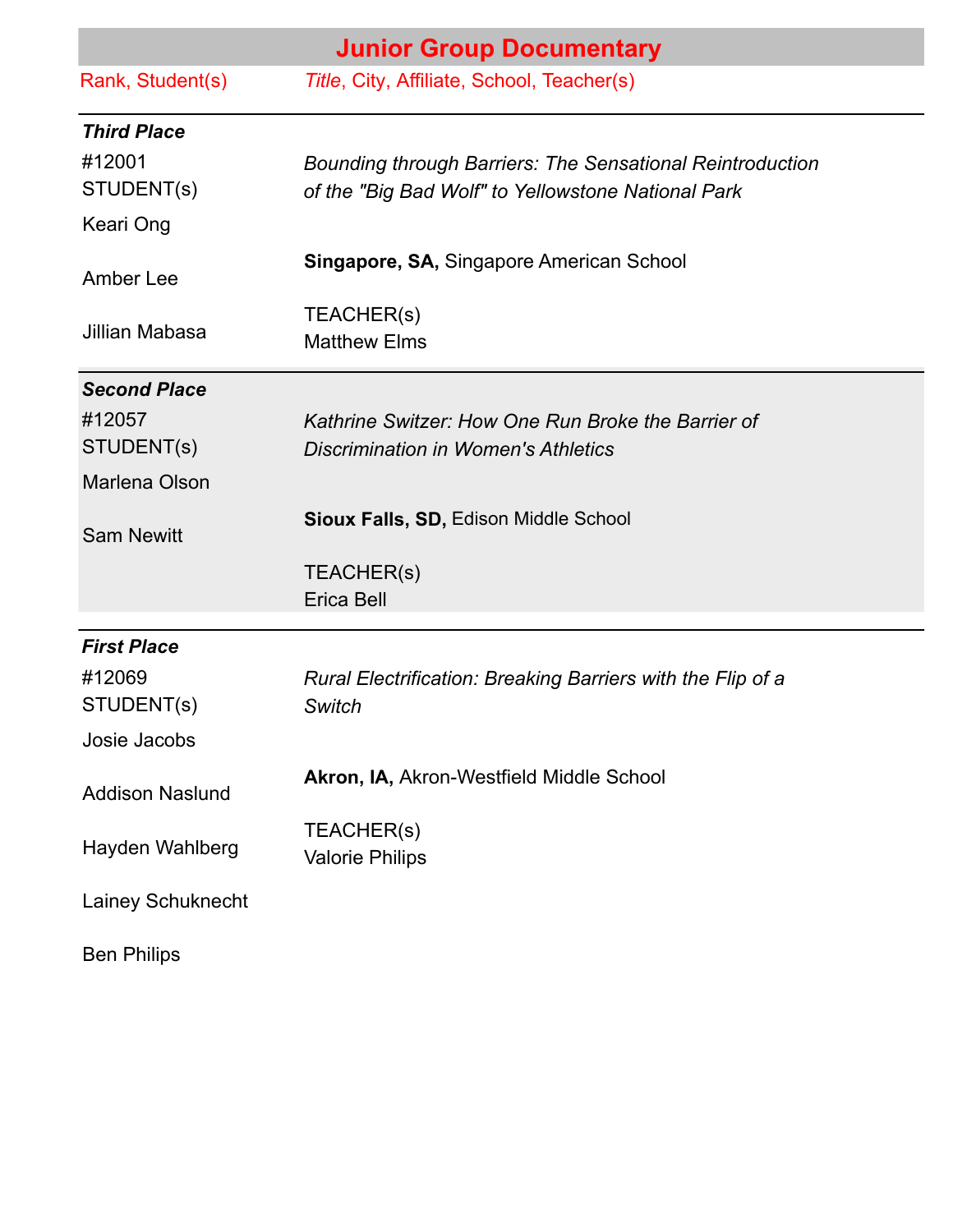| <b>Senior Group Documentary</b> |                                                                                  |
|---------------------------------|----------------------------------------------------------------------------------|
| Rank, Student(s)                | Title, City, Affiliate, School, Teacher(s)                                       |
| <b>Third Place</b>              |                                                                                  |
| #22063<br>STUDENT(s)            | The Week That Changed the World: Nixon's Groundbreaking<br><b>Visit to China</b> |
| Ian Castracane                  |                                                                                  |
| Ryan Luo                        | South Hamilton, MA, Hamilton-Wenham Regional High                                |
| Luke McMahon                    | TEACHER(s)<br><b>Kristen Borges</b>                                              |
| <b>Chris Domoracki</b>          |                                                                                  |
| Leo Greco                       |                                                                                  |
| <b>Second Place</b>             |                                                                                  |
| #22087<br>STUDENT(s)            | The Street That Changed Everything                                               |
| <b>Christian Kilgore</b>        |                                                                                  |
| <b>Gabriel Perez</b>            | <b>Silver City, NM, Silver High</b>                                              |
| Mikaela Johnson                 | TEACHER(s)<br><b>Claudie Thompson</b>                                            |
| <b>Hailey Cisneros</b>          |                                                                                  |
| <b>First Place</b>              |                                                                                  |
| #22012<br>STUDENT(s)            | Breaking the Curfew: The Story of Minoru Yasui                                   |
| Alan Zhou                       |                                                                                  |
| <b>Kyler Wang</b>               | Portland, OR, Sunset High School (Alan Zhou)<br>Lincoln High School (Kyler Wang) |
|                                 | TEACHER(s)<br><b>Patrick Magee-Jenks</b>                                         |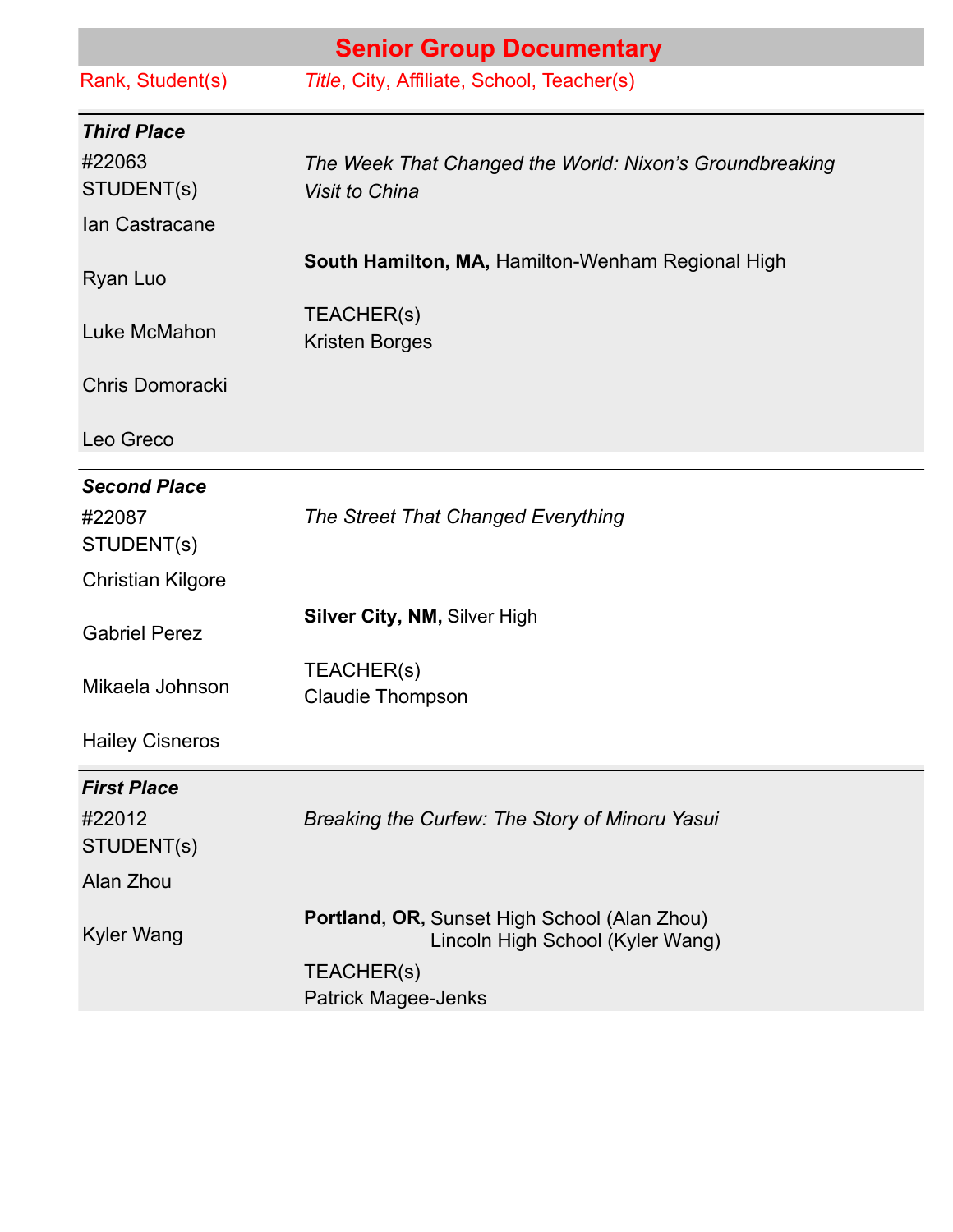| <b>Junior Group Exhibit</b> |                                                        |
|-----------------------------|--------------------------------------------------------|
| Rank, Student(s)            | Title, City, Affiliate, School, Teacher(s)             |
| <b>Third Place</b>          |                                                        |
| #16075                      | Brothers Like These and the Barriers They Faced after  |
| STUDENT(S)                  | Vietnam                                                |
| Sara Barlowe                |                                                        |
| <b>Brady Clausen</b>        | Fairview, NC, Cane Creek Middle                        |
| <b>Grace Armitstead</b>     | TEACHER(s)<br>Melissa Spruill                          |
| <b>Trapper Alonso</b>       |                                                        |
| <b>Second Place</b>         |                                                        |
| #16025                      | "A World Not Built For Me"- Steve Serio                |
| STUDENT(s)                  | Timothy Nugent Strives for a More Accessible World     |
| <b>Colin Sarabosing</b>     |                                                        |
| <b>Brandon Luo</b>          | Bellevue, WA, Tyee Middle School                       |
|                             | TEACHER(s)                                             |
|                             | <b>Emily Elzea</b>                                     |
| <b>First Place</b>          |                                                        |
| #16070                      | The Oxnard Strike of 1903: Breaking Barriers of Racial |
| STUDENT(s)                  | <b>Representation in the Labor Force</b>               |
| <b>Anthony Noce</b>         |                                                        |
| <b>Yashas Mattur</b>        | Schaumburg, IL, Mead Junior High                       |
| <b>Ankit Rath</b>           | TEACHER(s)<br><b>Julie Morrison</b>                    |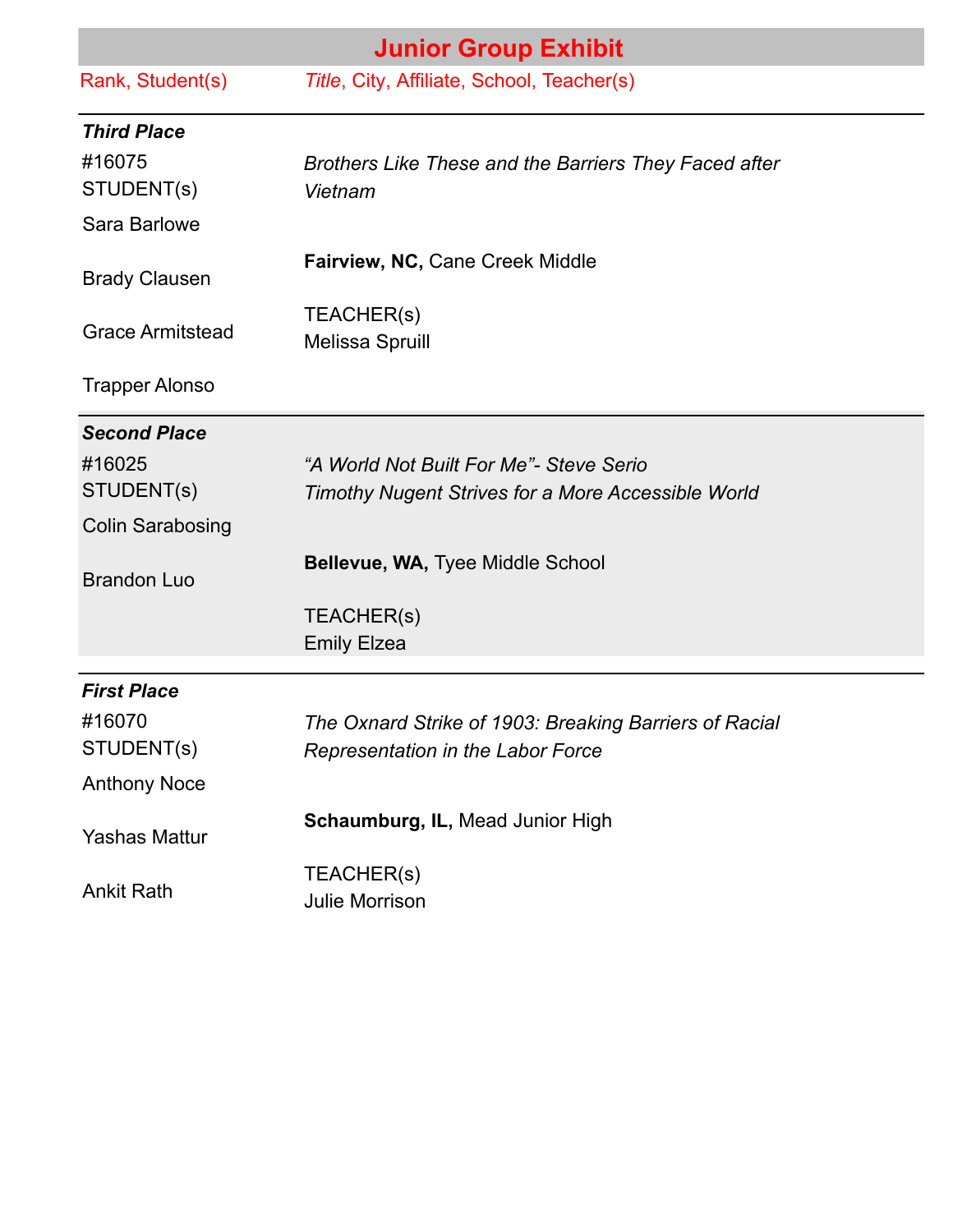|                                            | <b>Senior Group Exhibit</b>                                                                                     |
|--------------------------------------------|-----------------------------------------------------------------------------------------------------------------|
| Rank, Student(s)                           | Title, City, Affiliate, School, Teacher(s)                                                                      |
| <b>Third Place</b><br>#26003<br>STUDENT(s) | Coco Chanel's Unraveling of the Corset                                                                          |
| <b>Melinda Rolls</b>                       |                                                                                                                 |
| <b>Abbigail Cote</b>                       | Merrimack, NH, Merrimack High School                                                                            |
|                                            | TEACHER(s)<br><b>Lindsey Seibert</b>                                                                            |
| <b>Second Place</b>                        |                                                                                                                 |
| #26044<br>STUDENT(s)                       | The Fight against Segregated Seattle: How the Seattle Open<br>Housing Campaign Broke the Barriers of Inequality |
| Haley van Meurs                            |                                                                                                                 |
| Liana Moldovanu                            | Kirkland, WA, Inglemoor HS                                                                                      |
| <b>Isabelle Garrard</b>                    | TEACHER(s)<br>Corey Martin, Alan Plummer                                                                        |
| <b>First Place</b>                         |                                                                                                                 |
| #26026                                     | "B" Is for Breaking Barriers: How Sesame Street                                                                 |
| STUDENT(s)                                 | <b>Revolutionized Children's Television and Education</b>                                                       |
| <b>ThaoNhi Tran</b>                        |                                                                                                                 |
| <b>Clarisse Cabagay</b>                    | San Antonio, TX, Health Careers HS                                                                              |
| Ayumi Vazquez                              | TEACHER(s)<br>Annie Calonico                                                                                    |
| Izumi Vazquez                              |                                                                                                                 |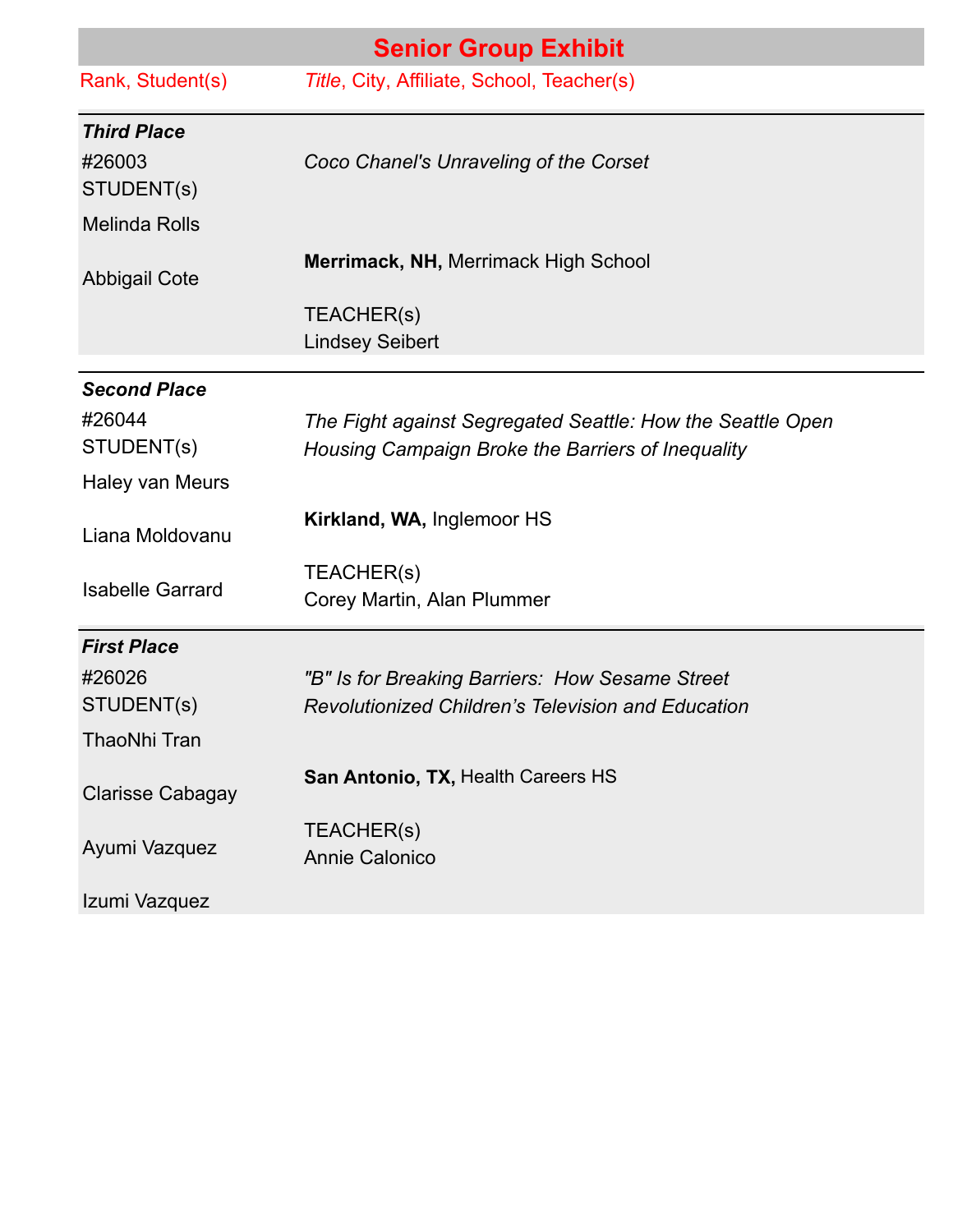|                       | <b>Junior Group Performance</b>                                   |
|-----------------------|-------------------------------------------------------------------|
| Rank, Student(s)      | Title, City, Affiliate, School, Teacher(s)                        |
| <b>Third Place</b>    |                                                                   |
| #14012                | Breaking Barriers: How Swimwear Paved the Way for                 |
| STUDENT(s)            | <b>Women's Rights</b>                                             |
| <b>Eden Smith</b>     |                                                                   |
| Annika Houghton       | Laie, HI, Laie Elementary School                                  |
|                       | TEACHER(s)                                                        |
| Auden Ho              | David Ishii, Colleen Spring                                       |
| <b>Second Place</b>   |                                                                   |
| #14044<br>STUDENT(s)  | Freewheeling for Feminism: Breaking Barriers on the Bicycle       |
| Paige Metzler         |                                                                   |
| Adrianne Paderna      | Clovis, CA, Alta Sierra Intermediate School                       |
| <b>Jillian Leslie</b> | TEACHER(s)                                                        |
|                       | Debbie Hodge                                                      |
| <b>First Place</b>    |                                                                   |
| #14066                | "Reeding" between the Lines: How Reed v. Reed Opened              |
| STUDENT(s)            | <b>Doors for Gender Equality</b>                                  |
| Sophia Pariona        |                                                                   |
| Molly Whyte           | Blackfoot, ID, Blackfoot 6th Grade/Mountain View Middle<br>School |
|                       | TEACHER(s)<br><b>Vicki Chase</b>                                  |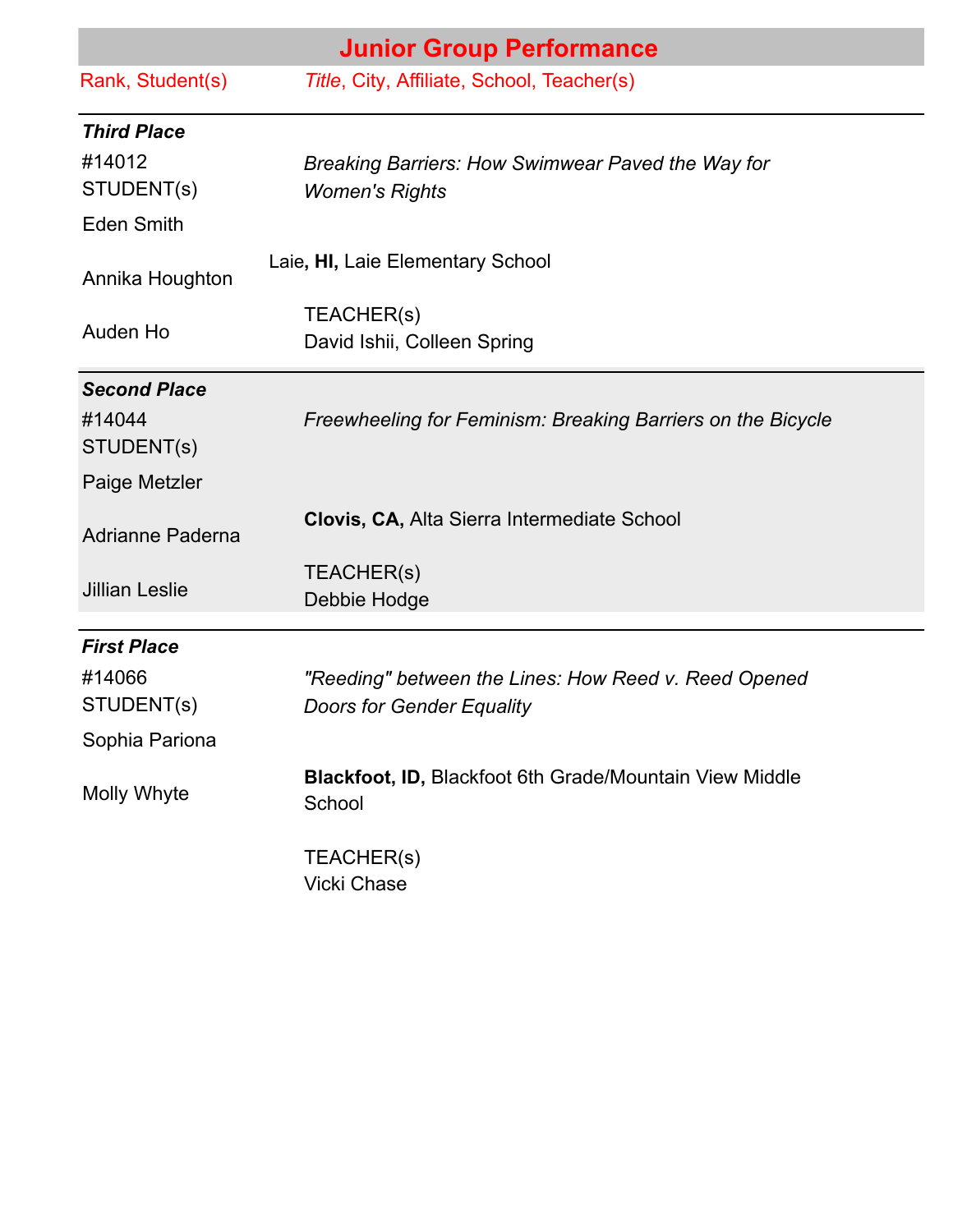| <b>Senior Group Performance</b>       |                                                                                                   |
|---------------------------------------|---------------------------------------------------------------------------------------------------|
| Rank, Student(s)                      | Title, City, Affiliate, School, Teacher(s)                                                        |
| <b>Third Place</b>                    |                                                                                                   |
| #24052<br>STUDENT(s)                  | Felix Tijerina: Breaking Barriers by Opening Doors for Latin<br>Americans                         |
| <b>Mathew Montiel</b>                 |                                                                                                   |
| <b>Monserrat</b><br>Sandoval-Malherbe | <b>Brownsville, TX, Veterans Memorial Early College HS</b>                                        |
| <b>Joel Santivanez</b>                | TEACHER(s)<br>Ana Gonzalez                                                                        |
| Andrea Urbina                         |                                                                                                   |
| Aiden Anzaldua                        |                                                                                                   |
| <b>Second Place</b>                   |                                                                                                   |
| #24079<br>STUDENT(s)                  | Tinker v. Des Moines: Breaking Barriers for Students' First<br><b>Amendment Rights</b>            |
| Danielle Cabrera                      |                                                                                                   |
| <b>Avery Hansberger</b>               | Riverside, CA, Martin Luther King High School (Danielle Cabrera and Avery<br>Hansberger)          |
| <b>Katherine Savage</b>               | John W. North High School (Katherine Savage)<br>TEACHER(s)<br><b>Ned Hocking</b>                  |
| <b>First Place</b>                    |                                                                                                   |
| #24036<br>STUDENT(s)                  | Driving Towards the Future: How the Lincoln Highway Broke<br><b>Barriers in Automobile Travel</b> |
| <b>Michaela Sirois</b>                |                                                                                                   |
| <b>Marissa Sirois</b>                 | Denver, CO, Heritage High School                                                                  |
| <b>Alec Sirois</b>                    | TEACHER(s)<br><b>Jay Grenawalt</b>                                                                |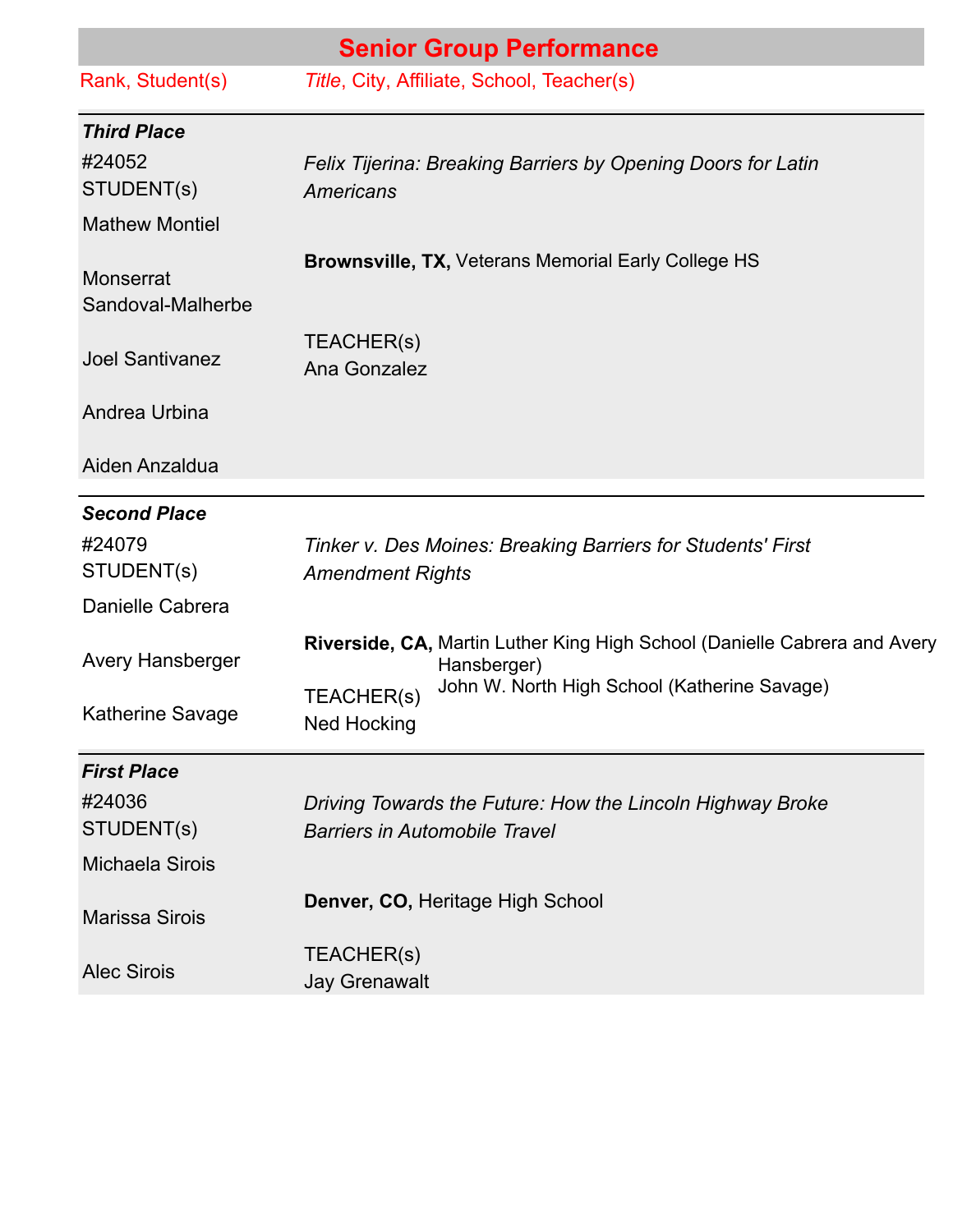|                                            | <b>Junior Group Website</b>                                                                        |  |  |
|--------------------------------------------|----------------------------------------------------------------------------------------------------|--|--|
| Rank, Student(s)                           | Title, City, Affiliate, School, Teacher(s)                                                         |  |  |
| <b>Third Place</b><br>#18083<br>STUDENT(s) | Lovings' Fight to Break Interracial Barriers                                                       |  |  |
| <b>Sean Mathews</b>                        |                                                                                                    |  |  |
| Iman Pearson                               | <b>Ralston, NE, Ralston Middle School</b>                                                          |  |  |
|                                            | TEACHER(s)<br>Lynn Behounek                                                                        |  |  |
| <b>Second Place</b>                        |                                                                                                    |  |  |
| #18005<br>STUDENT(s)                       | The "Unbought and Unbossed" Shirley Chisholm: Breaking<br><b>Barriers for Minorities and Women</b> |  |  |
| <b>Lilly Smith</b>                         |                                                                                                    |  |  |
| Sarah Ragoonanan                           | <b>Minneapolis, MN, Folwell Arts Magnet</b>                                                        |  |  |
|                                            | TEACHER(s)                                                                                         |  |  |
|                                            | <b>Denise Sewesky</b>                                                                              |  |  |
| <b>First Place</b>                         |                                                                                                    |  |  |
| #18016<br>STUDENT(s)                       | The Four Pests Campaign: The Consequences of Breaking                                              |  |  |
| <b>Jack Randolph</b>                       | <b>Ecological Barriers</b>                                                                         |  |  |
| Jackson Nguyen                             | Minneapolis, MN, Sanford Middle                                                                    |  |  |
|                                            | TEACHER(s)<br>Jenny Pilon                                                                          |  |  |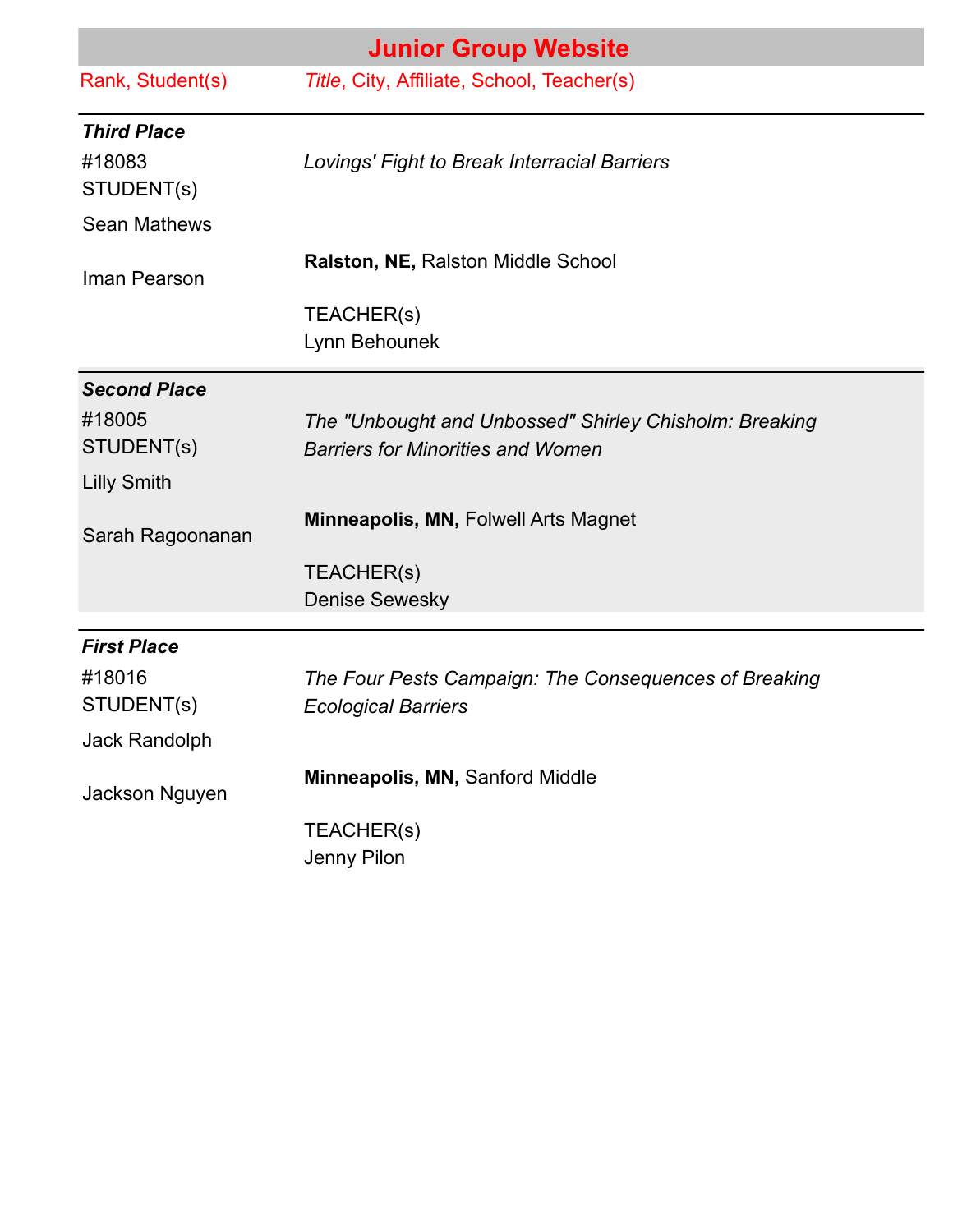| <b>Senior Group Website</b> |                                                                                                       |
|-----------------------------|-------------------------------------------------------------------------------------------------------|
| Rank, Student(s)            | Title, City, Affiliate, School, Teacher(s)                                                            |
| <b>Third Place</b>          |                                                                                                       |
| #28072<br>STUDENT(s)        | Gloria Richardson: Breaking Racial Barriers in Cambridge,<br>Maryland                                 |
| <b>Aiko Mattie</b>          |                                                                                                       |
| Emma McCarthy               | St. Paul, MN, Open World Learning Secondary                                                           |
|                             | TEACHER(s)<br><b>Katie Craven</b>                                                                     |
| <b>Second Place</b>         |                                                                                                       |
| #28004<br>STUDENT(s)        | The Military Intelligence Service: Japanese Americans<br><b>Breaking Barriers to Help End the War</b> |
| Sarah Sakakihara            |                                                                                                       |
| John Andrei Balanay         | Kahului, HI, Maui High School                                                                         |
| Jaelen<br>Matsuda-Williams  | TEACHER(s)<br>Janyce Omura                                                                            |
| <b>First Place</b>          |                                                                                                       |
| #28019<br>STUDENT(s)        | For the Rainbow Children of God: Desmond Tutu's Perilous<br>Conquest against South African Apartheid  |
| Evan McCrackin              |                                                                                                       |
| <b>Justin Yang</b>          | Norman, OK, Norman High School                                                                        |
| Shoaib Jamil                | TEACHER(s)<br>Margaret Wadleigh                                                                       |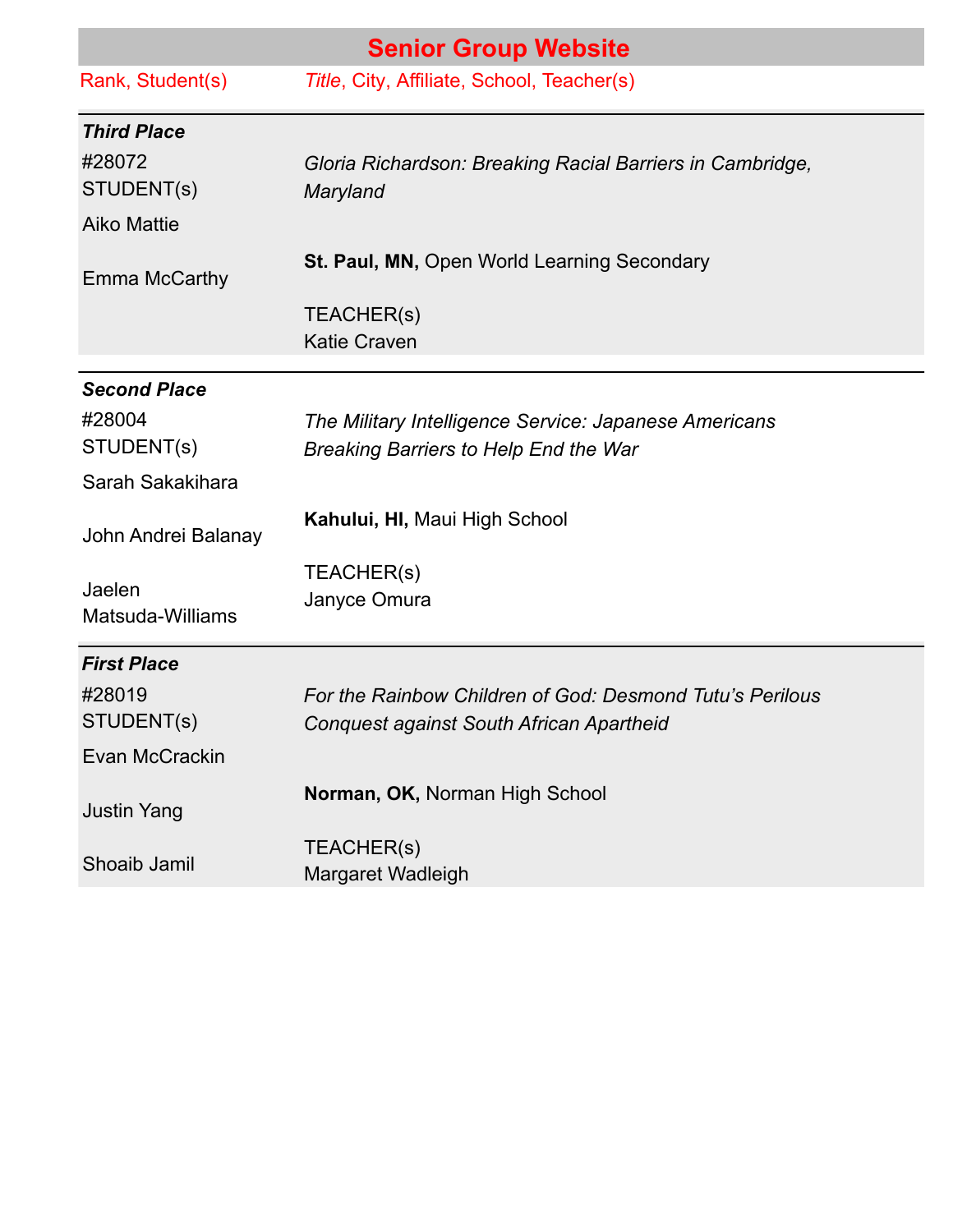|                                            | <b>Junior Individual Documentary</b>                            |
|--------------------------------------------|-----------------------------------------------------------------|
| Rank, Student(s)                           | Title, City, Affiliate, School, Teacher(s)                      |
| <b>Third Place</b><br>#11067<br>STUDENT(s) | <b>Penicillin: Breaking Bacterial Barriers</b>                  |
| <b>Caroline Bruton</b>                     |                                                                 |
|                                            | St. George, VA, William Monroe Middle                           |
|                                            | TEACHER(s)<br><b>Stephanie Hammer</b>                           |
| <b>Second Place</b>                        |                                                                 |
| #11035<br>STUDENT(s)                       | Harvey Wiley: The Man Who Changed America One Bite at a<br>Time |
| <b>Rishit Shaquib</b>                      |                                                                 |
|                                            | <b>Ocala, FL, Howard Middle School</b>                          |
|                                            | TEACHER(s)                                                      |
|                                            | <b>Pamela Earnest</b>                                           |
| <b>First Place</b>                         |                                                                 |
| #11047<br>STUDENT(s)                       | All the World Loves a Baby: Breaking the Two Pound Barrier      |
| <b>Allison Reed</b>                        |                                                                 |
|                                            | Topeka, KS, Washburn Rural Middle School                        |
|                                            | TEACHER(s)                                                      |
|                                            | <b>Lindsey Dowell</b>                                           |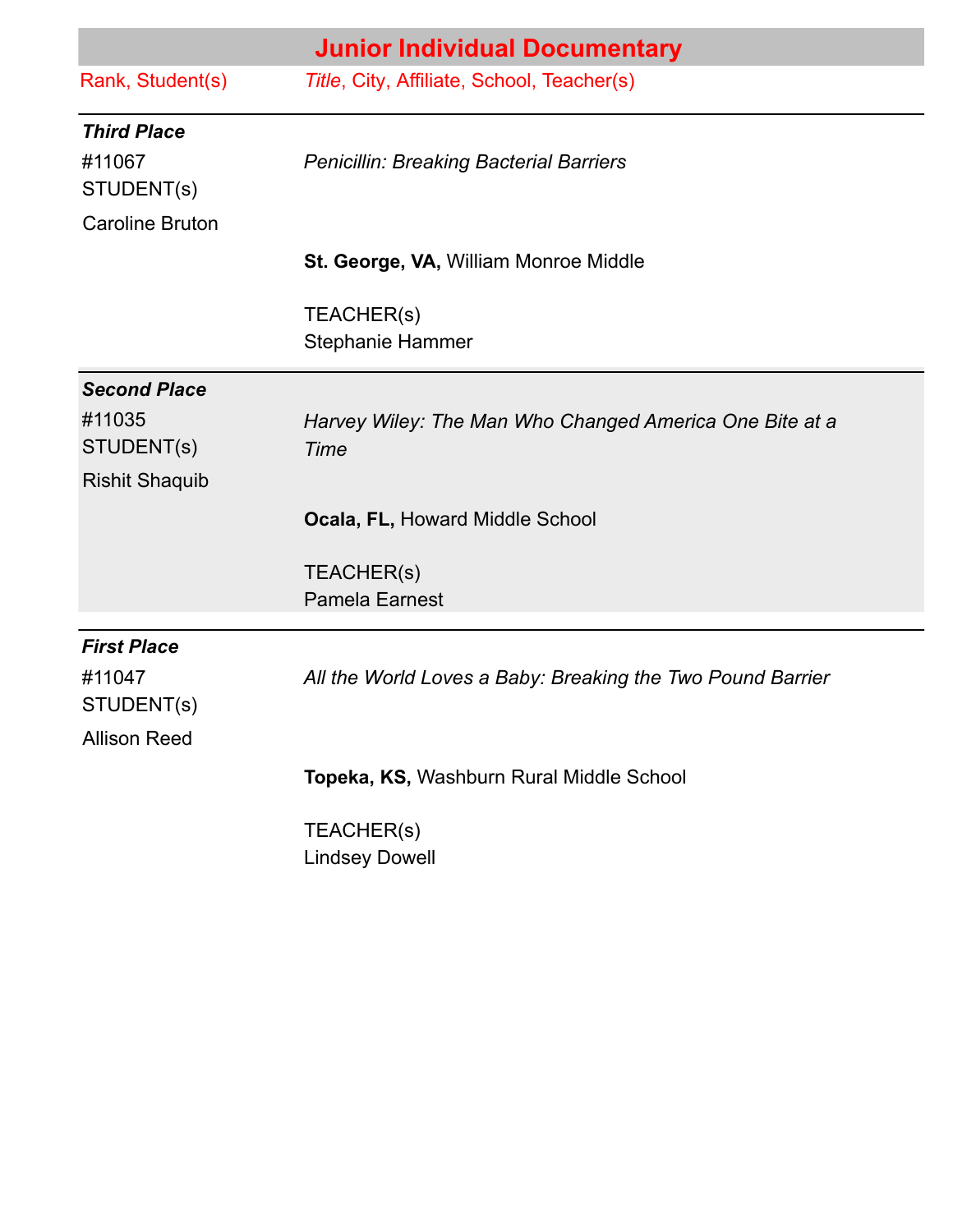|                     | <b>Senior Individual Documentary</b>                      |
|---------------------|-----------------------------------------------------------|
| Rank, Student(s)    | Title, City, Affiliate, School, Teacher(s)                |
| <b>Third Place</b>  |                                                           |
| #21011              | "Don't Buy Where You Can't Work": Leon Sullivan's Fight   |
| STUDENT(s)          | <b>Against Job Discrimination</b>                         |
| Giuliana Alleva     |                                                           |
|                     | Philadelphia, PA, Julia R. Masterman Secondary School     |
|                     | TEACHER(s)<br>Liz Taylor                                  |
| <b>Second Place</b> |                                                           |
| #21068              | FDR and REA: Bringing Light and Power to Rural America    |
| STUDENT(s)          |                                                           |
| Sophia Alleman      |                                                           |
|                     | Youngstown, OH, Ursuline High School                      |
|                     | TEACHER(s)                                                |
|                     | <b>Megan Preston</b>                                      |
| <b>First Place</b>  |                                                           |
| #21098              | The Tereshkova Effect: The Role of Propaganda in Breaking |
| STUDENT(s)          | <b>Barriers</b>                                           |
| <b>Summer Royal</b> |                                                           |
|                     | Honolulu, HI, Iolani School                               |
|                     | TEACHER(s)                                                |
|                     | Jeffrey Hackler                                           |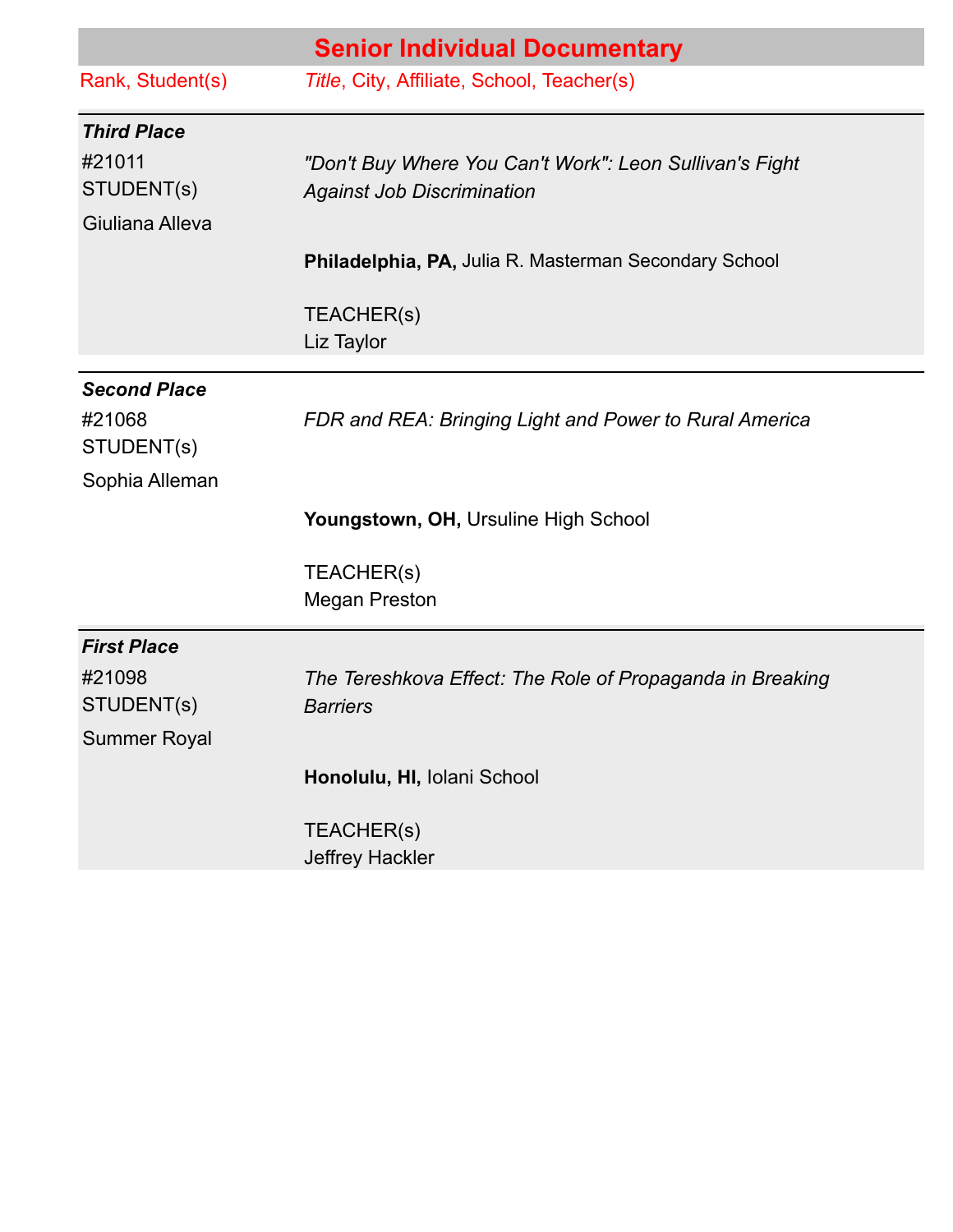| <b>Junior Individual Exhibit</b> |                                                              |
|----------------------------------|--------------------------------------------------------------|
| Rank, Student(s)                 | Title, City, Affiliate, School, Teacher(s)                   |
| <b>Third Place</b>               |                                                              |
| #15079                           | Cher Ami: A Pigeon's Role in Breaking World War I            |
| STUDENT(s)                       | <b>Communication Barriers</b>                                |
| <b>Summer Short</b>              |                                                              |
|                                  | Parker, CO, DCS Montessori Middle School                     |
|                                  | TEACHER(s)                                                   |
|                                  | Erika Tinker                                                 |
| <b>Second Place</b>              |                                                              |
| #15094                           | Clarence Walton Lillehei: Breaking the Barriers Surrounding  |
| STUDENT(s)                       | <b>Open-Heart Surgery</b>                                    |
| Annika Hellmark                  |                                                              |
|                                  | <b>White Bear Lake, MN, Sunrise Park Middle</b>              |
|                                  | TEACHER(s)                                                   |
|                                  | Huy Nguyen                                                   |
| <b>First Place</b>               |                                                              |
| #15040                           | Aren't Lights Grand? Breaking Barriers in History with Rural |
| STUDENT(s)                       | Electrification                                              |
| Laura Huelskamp                  |                                                              |
|                                  | Grantsville, MD, Northern Middle School                      |
|                                  | TEACHER(s)                                                   |

Amanda Wilburn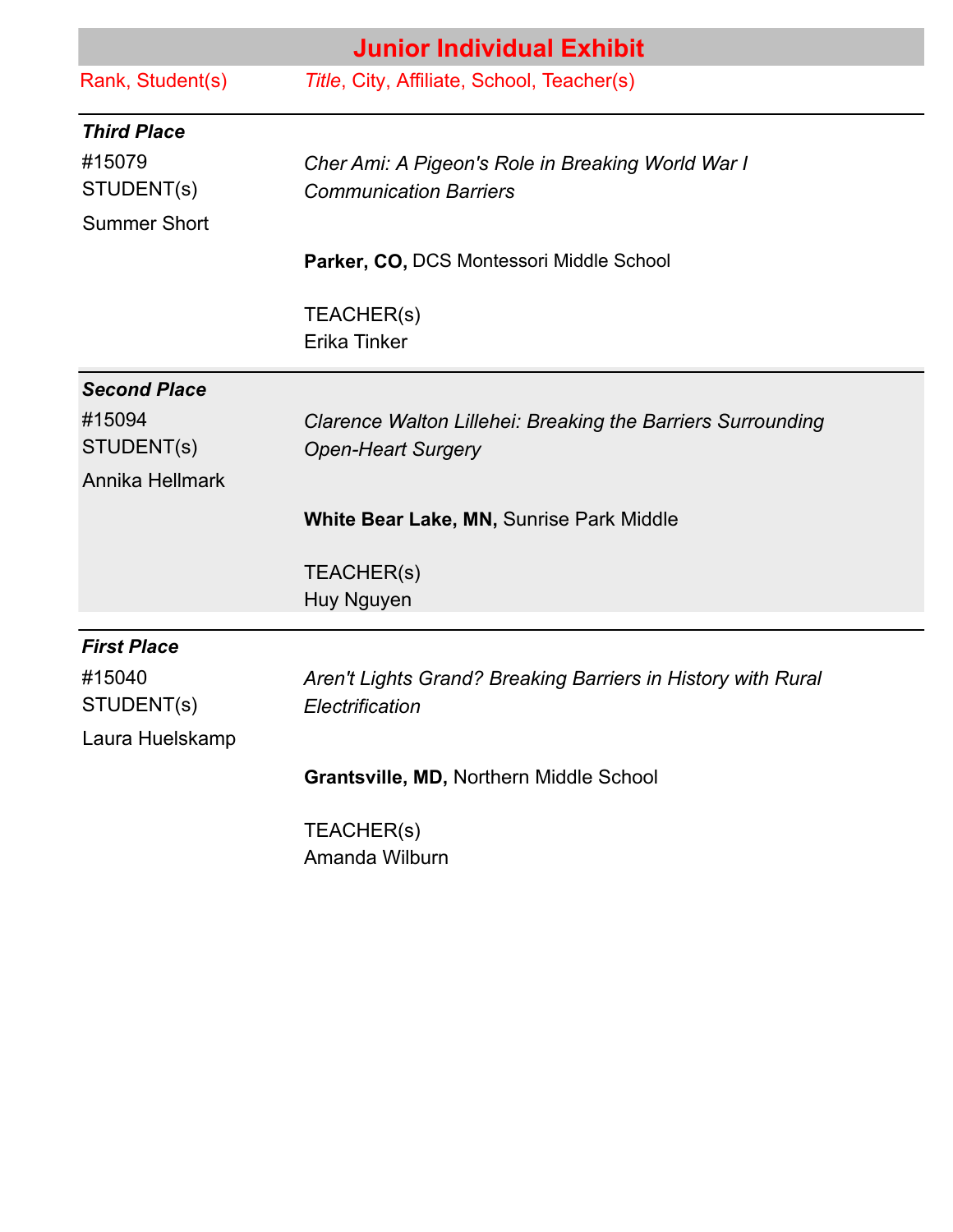|                        | <b>Senior Individual Exhibit</b>                           |
|------------------------|------------------------------------------------------------|
| Rank, Student(s)       | Title, City, Affiliate, School, Teacher(s)                 |
| <b>Third Place</b>     |                                                            |
| #25044                 | Mendez v. Westminster: The Trailblazer That Led the Way to |
| STUDENT(s)             | <b>School Desegregation</b>                                |
| Alicia Dinwiddie       |                                                            |
|                        | <b>Spring Hill, TN, Summit High School</b>                 |
|                        | TEACHER(s)                                                 |
|                        | Jackie Zigelsky                                            |
| <b>Second Place</b>    |                                                            |
| #25020                 | Brownie Seals the Deal: Tupperware Parties Break           |
| STUDENT(s)             | <b>Economic Barriers for Women</b>                         |
| <b>Allison Tate</b>    |                                                            |
|                        | Montague, MI, Whitehall High School                        |
|                        | TEACHER(s)                                                 |
|                        | Jan Klco                                                   |
| <b>First Place</b>     |                                                            |
| #25071                 | Light, Liberty, and Pride: LGBTQ Activism at UNC-CH        |
| STUDENT(s)             |                                                            |
| <b>Rachel Amburose</b> |                                                            |
|                        | Boone, NC, Watauga High                                    |
|                        | TEACHER(s)                                                 |
|                        | Jamie Wilson                                               |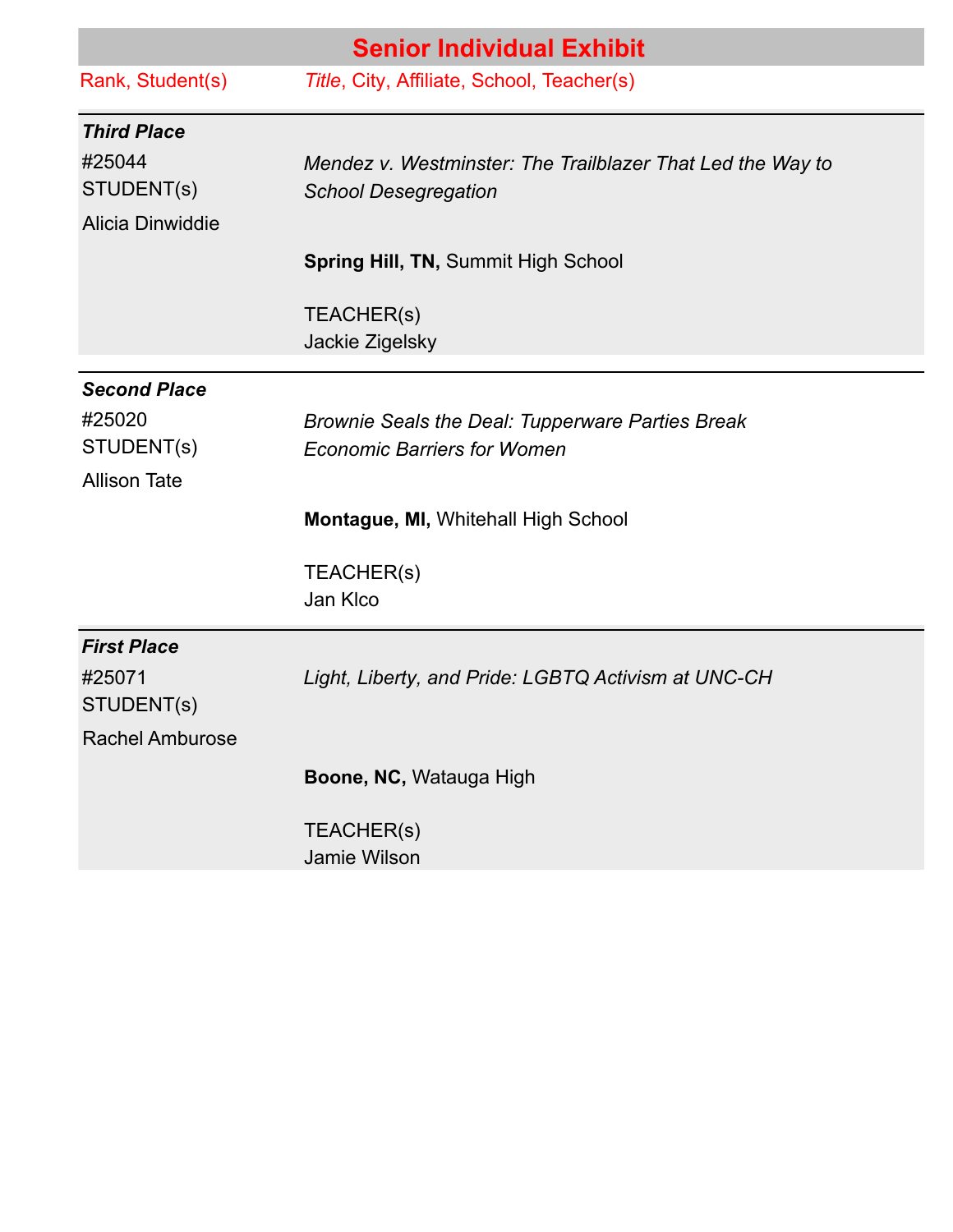| <b>Junior Individual Performance</b> |                                                                |  |
|--------------------------------------|----------------------------------------------------------------|--|
| Rank, Student(s)                     | Title, City, Affiliate, School, Teacher(s)                     |  |
| <b>Third Place</b>                   |                                                                |  |
| #13041<br>STUDENT(s)                 | Margaret Haley: The Lady Labor Slugger                         |  |
| <b>Lily Miller</b>                   |                                                                |  |
|                                      | <b>Pueblo, CO, Corwin International Magnet School</b>          |  |
|                                      | TEACHER(s)<br><b>Verla Hutchins</b>                            |  |
| <b>Second Place</b>                  |                                                                |  |
| #13030<br>STUDENT(s)                 | <b>Breaking Barriers to Restore 1855 Treaty Fishing Rights</b> |  |
| <b>Colton McCall</b>                 |                                                                |  |
|                                      | Vancouver, WA, Pleasant Valley Middle                          |  |
|                                      | TEACHER(s)                                                     |  |
|                                      | Irene Soohoo                                                   |  |
| <b>First Place</b>                   |                                                                |  |
| #13006                               | Williamina Fleming: Breaking Barriers with a Universe of       |  |
| STUDENT(s)                           | Glass                                                          |  |
| Isabella Hardy                       | Crossnore, NC, Gryphon Academy                                 |  |
|                                      |                                                                |  |
|                                      | TEACHER(s)<br>Elizabeth Hardy                                  |  |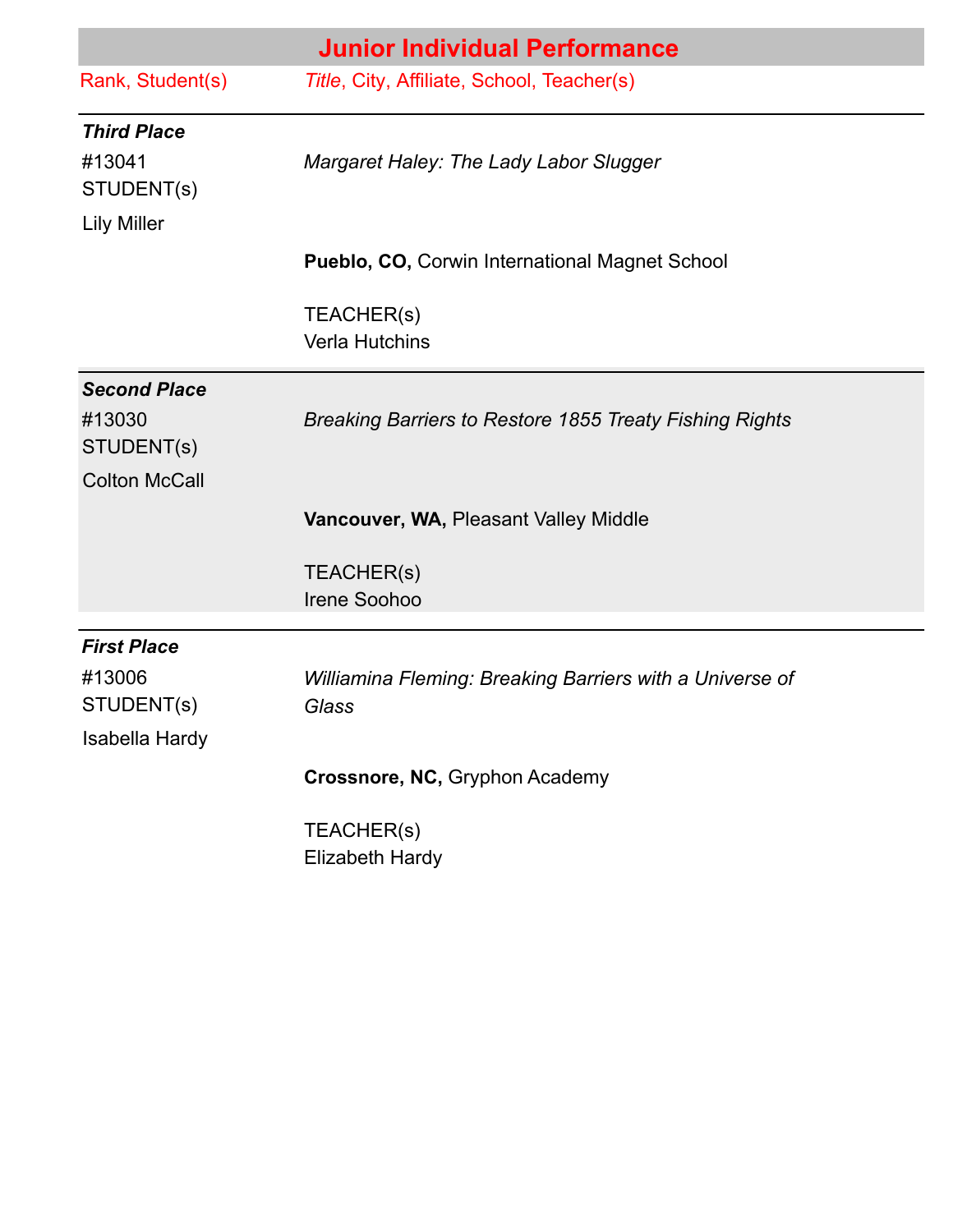|                          | <b>Senior Individual Performance</b>                           |
|--------------------------|----------------------------------------------------------------|
| Rank, Student(s)         | Title, City, Affiliate, School, Teacher(s)                     |
| <b>Third Place</b>       |                                                                |
| #23071<br>STUDENT(s)     | Breaking Barriers: Concept Over Craft - Or - What The<br>Mutt? |
| Jessica Cline            |                                                                |
|                          | Cedar Rapids, IA, George Washington High School                |
|                          | TEACHER(s)<br>Amy Jones                                        |
| <b>Second Place</b>      |                                                                |
| #23078                   | The Story of Starlight: Women Who Changed Our                  |
| STUDENT(s)               | Understanding of the Universe                                  |
| Lilianna Hug             |                                                                |
|                          | California, PA, Salamander Meadows Homeschool                  |
|                          | TEACHER(s)                                                     |
|                          | <b>Annelise Carleton-Hug</b>                                   |
| <b>First Place</b>       |                                                                |
| #23028                   | Karen Horney vs. Sigmund Freud: Breaking Barriers in           |
| STUDENT(s)               | Psychoanalysis for Women as a Woman                            |
| <b>Catherine Boyette</b> |                                                                |
|                          | Hendersonville, NC, Hendersonville High                        |
|                          | TEACHER(s)                                                     |
|                          | Anne Boyette                                                   |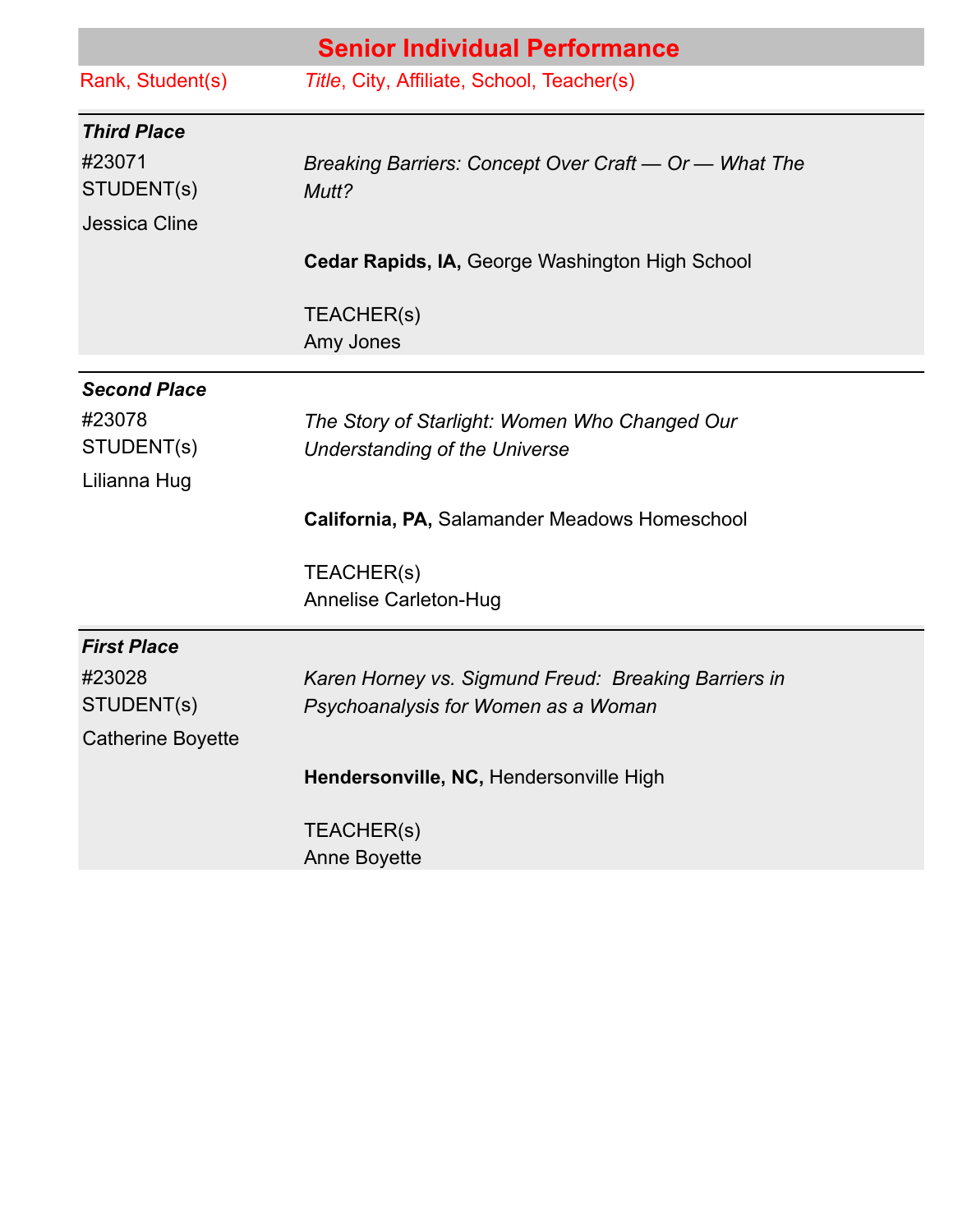|                        | <b>Junior Individual Website</b>                          |
|------------------------|-----------------------------------------------------------|
| Rank, Student(s)       | Title, City, Affiliate, School, Teacher(s)                |
| <b>Third Place</b>     |                                                           |
| #17001                 | An Appeal: Breaking the Barrier of Northern Resistance to |
| STUDENT(s)             | Antislavery                                               |
| <b>Maielle Merriam</b> |                                                           |
|                        | Epping, NH, NHHS Homeschool Consortium                    |
|                        | TEACHER(s)                                                |
|                        | Kirsten Hildonen                                          |
| <b>Second Place</b>    |                                                           |
| #17088                 | James Reese Europe: The Jazz Lieutenant Who Broke the     |
| STUDENT(s)             | <b>Color Barrier in Music</b>                             |
| Kaitlyn Choi           |                                                           |
|                        | <b>Jericho, NY, Jericho Middle School</b>                 |
|                        | TEACHER(S)                                                |
|                        | <b>Konstantine Kovoros</b>                                |
| <b>First Place</b>     |                                                           |
| #17054<br>STUDENT(s)   | Oyama v. California: Confronting Alien Land Laws          |
| <b>Thanhtruc Mai</b>   |                                                           |
|                        | Columbia Heights, MN, Columbia Academy                    |
|                        | TEACHER(s)                                                |

Chris Mason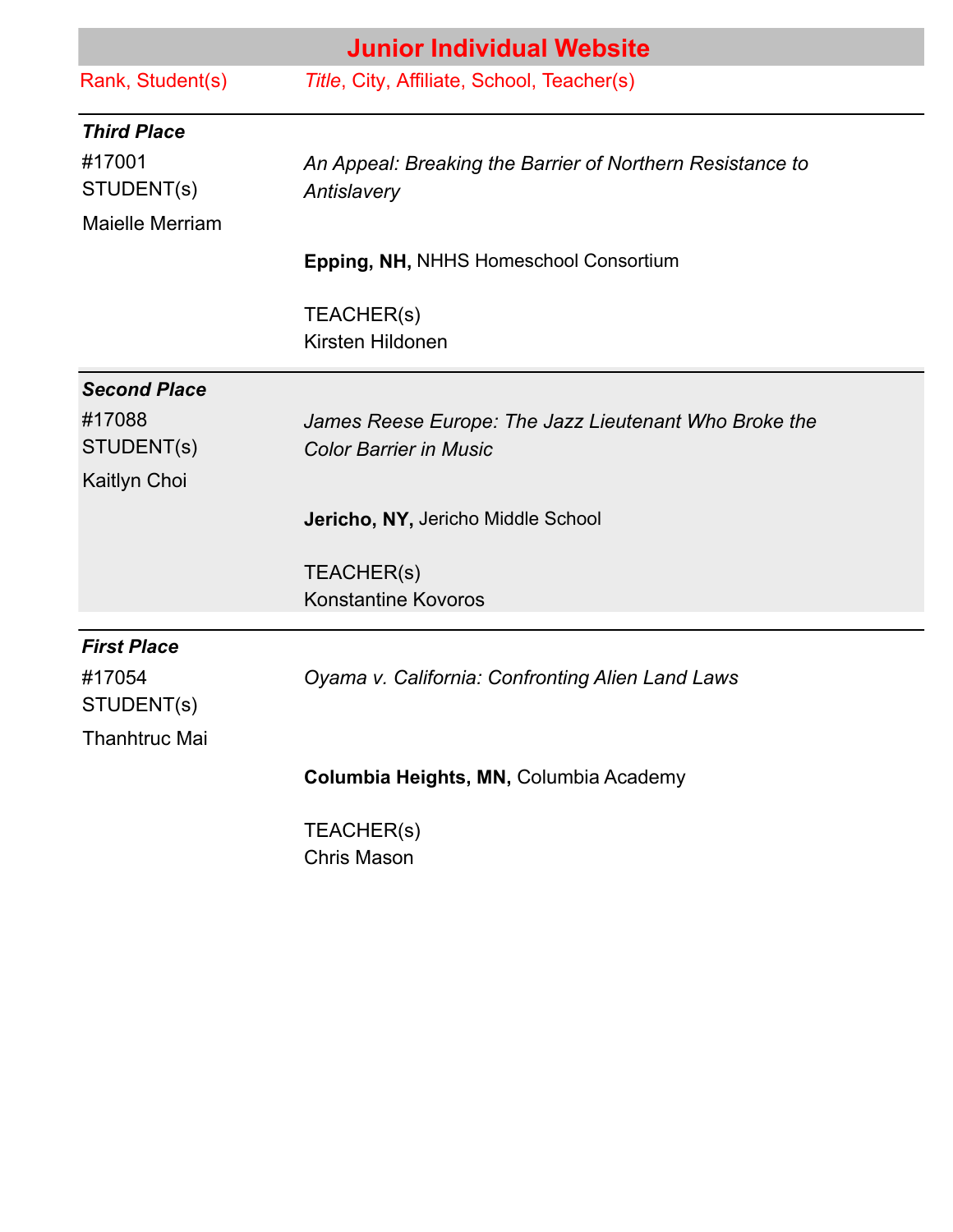|                     | <b>Senior Individual Website</b>                         |
|---------------------|----------------------------------------------------------|
| Rank, Student(s)    | Title, City, Affiliate, School, Teacher(s)               |
| <b>Third Place</b>  |                                                          |
| #27065              | Drawing for Suffrage: Political Imagery in the Fight for |
| STUDENT(s)          | <b>Enfranchising Women in Britain</b>                    |
| Spandana Vagwala    |                                                          |
|                     | <b>South Grafton, MA, Montrose School</b>                |
|                     | TEACHER(s)                                               |
|                     | <b>Kristine Forsgard</b>                                 |
| <b>Second Place</b> |                                                          |
| #27084              | Ed Roberts and the Rolling Quads: Breaking Social and    |
| STUDENT(s)          | Architectural Barriers for Individuals with Disabilities |
| Hannah Tsay         |                                                          |
|                     | <b>Chandler, AZ, New Vistas Center For Education</b>     |
|                     | TEACHER(s)                                               |
|                     | <b>Stacey Trepanier</b>                                  |
| <b>First Place</b>  |                                                          |
| #27016              | "Deeds, Not Words": The Suffragettes, Women Breaking     |
| STUDENT(s)          | <b>Barriers</b>                                          |
| <b>Aditi Bhat</b>   |                                                          |
|                     | <b>Temple, TX, Belton New Tech HS at Waskow</b>          |
|                     | TEACHER(s)                                               |
|                     | <b>Timothy Potts</b>                                     |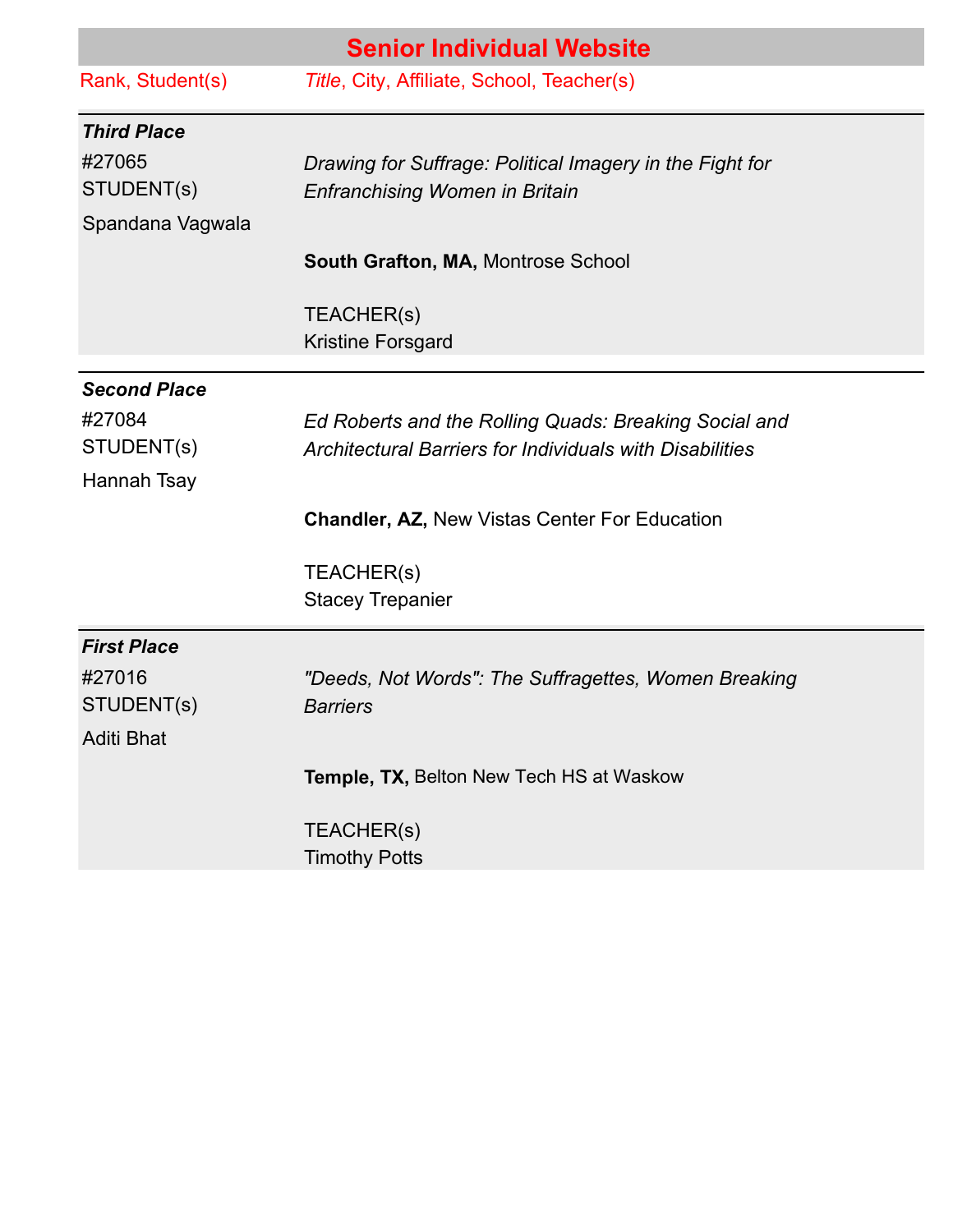|                       | <b>Junior Paper</b>                                      |
|-----------------------|----------------------------------------------------------|
| Rank, Student(s)      | Title, City, Affiliate, School, Teacher(s)               |
| <b>Third Place</b>    |                                                          |
| #10060<br>STUDENT(s)  | Ex Parte Mitsuye Endo: Breaking through Barbed Wire      |
| <b>Natalie Miller</b> |                                                          |
|                       | Irvine, CA, Lakeside Middle School                       |
|                       | TEACHER(s)                                               |
|                       | <b>Michael Clark</b>                                     |
| <b>Second Place</b>   |                                                          |
| #10036                | <b>Weeks v. Southern Bell: Breaking Discriminatory</b>   |
| STUDENT(s)            | <b>Employment Barriers for Women in the Workforce</b>    |
| Julianna Velgersdyk   |                                                          |
|                       | Minnetonka, MN, Avail Academy                            |
|                       | TEACHER(s)                                               |
|                       | <b>Scott Ross</b>                                        |
| <b>First Place</b>    |                                                          |
| #10006                | The Fifth Circuit Four: The Unheralded Judges Who Helped |
| STUDENT(s)            | to Break Legal Barriers in the Deep South                |
| Max Grinstein         |                                                          |
|                       | Houston, TX, Belmont Home School                         |
|                       | TEACHER(s)                                               |
|                       | Amy Grinstein                                            |